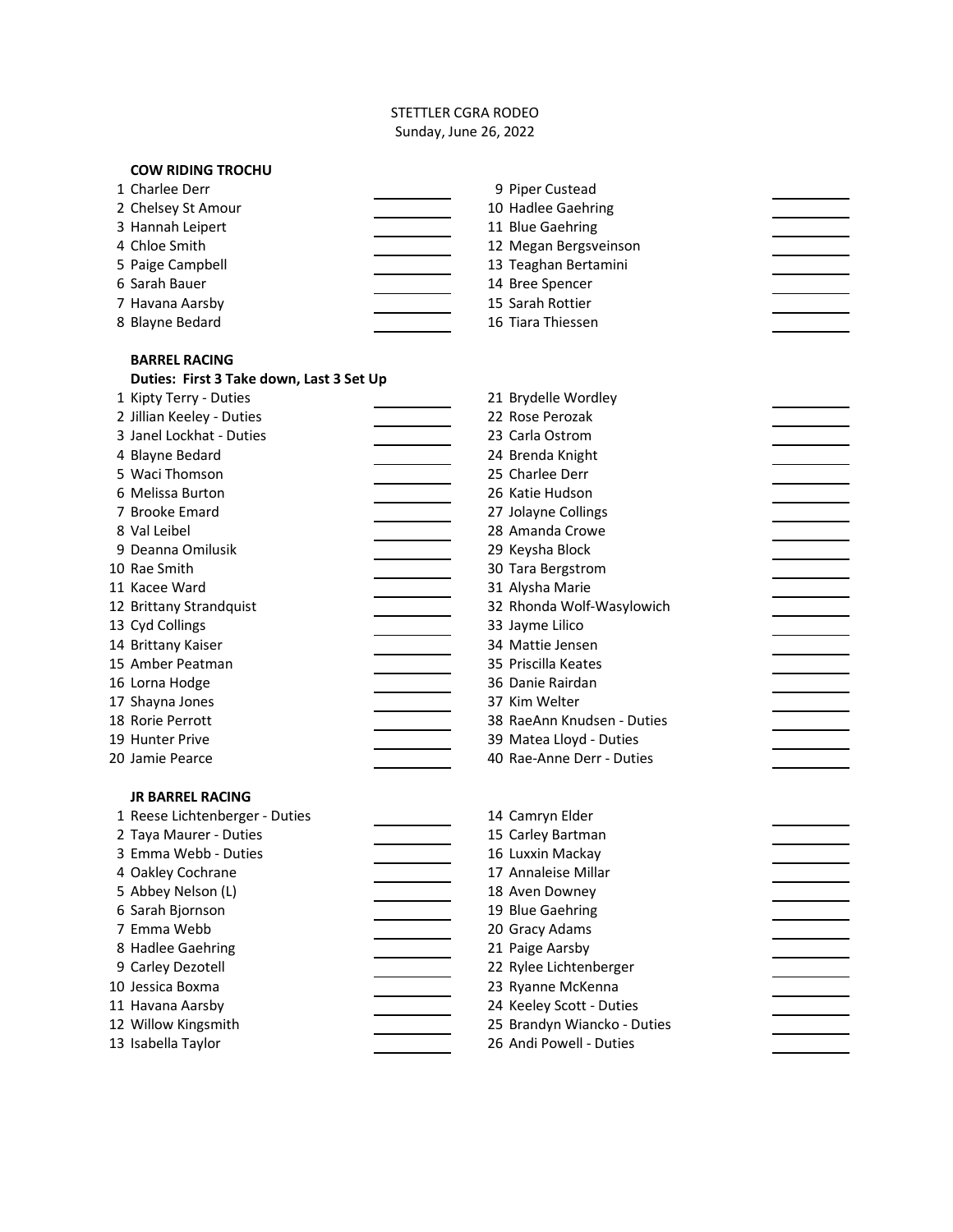| <b>LITTLE COWGIRL BARREL RACING</b>      |                        |  |
|------------------------------------------|------------------------|--|
| 1 Kinzie Peatman                         | 6 Dally Lillico        |  |
| 2 Kenlee Crowe                           | 7 Willow Hooper        |  |
| 3 Kayla Boxma                            | 8 Bronlynn Wiancko     |  |
| 4 Ava Boxma                              | 9 Monroe Downey        |  |
| 5 Veronica Archer                        |                        |  |
|                                          |                        |  |
| <b>TINY MITE BARREL RACING</b>           |                        |  |
| 1 Clara Boxma                            | 4 Jasmine Jones        |  |
| 2 Scarlett Hougstol                      | 5 River Peatman        |  |
| 3 Adelita Keates                         |                        |  |
|                                          |                        |  |
| <b>POLE BENDING</b>                      |                        |  |
| Duties: First 3 Take down, Last 3 Set Up |                        |  |
| 1 Keysha Block                           | 14 Katie Hudson        |  |
| 2 Katie Schuk                            | 15 Jamie Pearce        |  |
| 3 RaeAnn Knudsen                         | 16 Nadine Jensen       |  |
| 4 Matea Lloyd                            | 17 Cyd Collings        |  |
| 5 Melissa Burton                         | 18 Brydelle Wordley    |  |
| 6 Val Leibel                             | 19 Blayne Bedard       |  |
| 7 Brittany Strandquist                   | 20 Deanna Omilusik     |  |
| 8 Carla Ostrom                           | 21 Tara Bergstrom      |  |
| 9 Mattie Jensen                          | 22 Danie Rairdan       |  |
| 10 Jolayne Collings                      | 23 Brittany Kaiser     |  |
| 11 Kipty Terry                           | 24 Kacee Ward          |  |
| 12 Shayna Jones                          | 25 Kim Welter          |  |
| 13 Janel Lockhat                         | 26 Rorie Perrott       |  |
|                                          |                        |  |
| <b>JR POLE BENDING</b>                   |                        |  |
| 1 Havana Aarsby                          | 13 Jessica Boxma       |  |
| 2 Hadlee Gaehring                        | 14 Aven Downey         |  |
| 3 Carley Dezotell                        | 15 Reese Lichtenberger |  |
| 4 Annaleise Millar                       | 16 Taya Maurer         |  |
| 5 Emma Webb                              | 17 Willow Kingsmith    |  |
| 6 Mya Miller                             | 18 Camryn Elder        |  |
| 7 Gracy Adams                            | 19 Ryanne McKenna      |  |
| 8 Blue Gaehring                          | 20 Oakley Cochrane     |  |
| 9 Emma Webb                              | 21 Brandyn Wiancko     |  |
| 10 Paige Aarsby                          | 22 Isabella Taylor     |  |
| 11 Carley Bartman                        | 23 Rylee Lichtenberger |  |
| 12 Andi Powell                           |                        |  |
|                                          |                        |  |
| <b>LITTLE COWGIRL POLE BENDING</b>       |                        |  |
| 1 Dally Lillico                          | 6 Bronlynn Wiancko     |  |
| 2 Willow Hooper                          | 7 Ava Boxma            |  |
| 3 Kayla Boxma                            | 8 Veronica Archer      |  |
| 4 Kinzie Peatman                         | 9 Kenlee Crowe         |  |
| 5 Monroe Downey                          |                        |  |
|                                          |                        |  |
| <b>GOAT TYING</b>                        |                        |  |
| 1 Tori Brower                            | 5 Charlee Derr         |  |
| 2 Jolayne Collings                       | 6 Jillian Keeley       |  |
| 3 Shayna Brower                          | 7 Matea Lloyd          |  |
| 4 Blayne Bedard                          | 8 Mattie Jensen        |  |
|                                          |                        |  |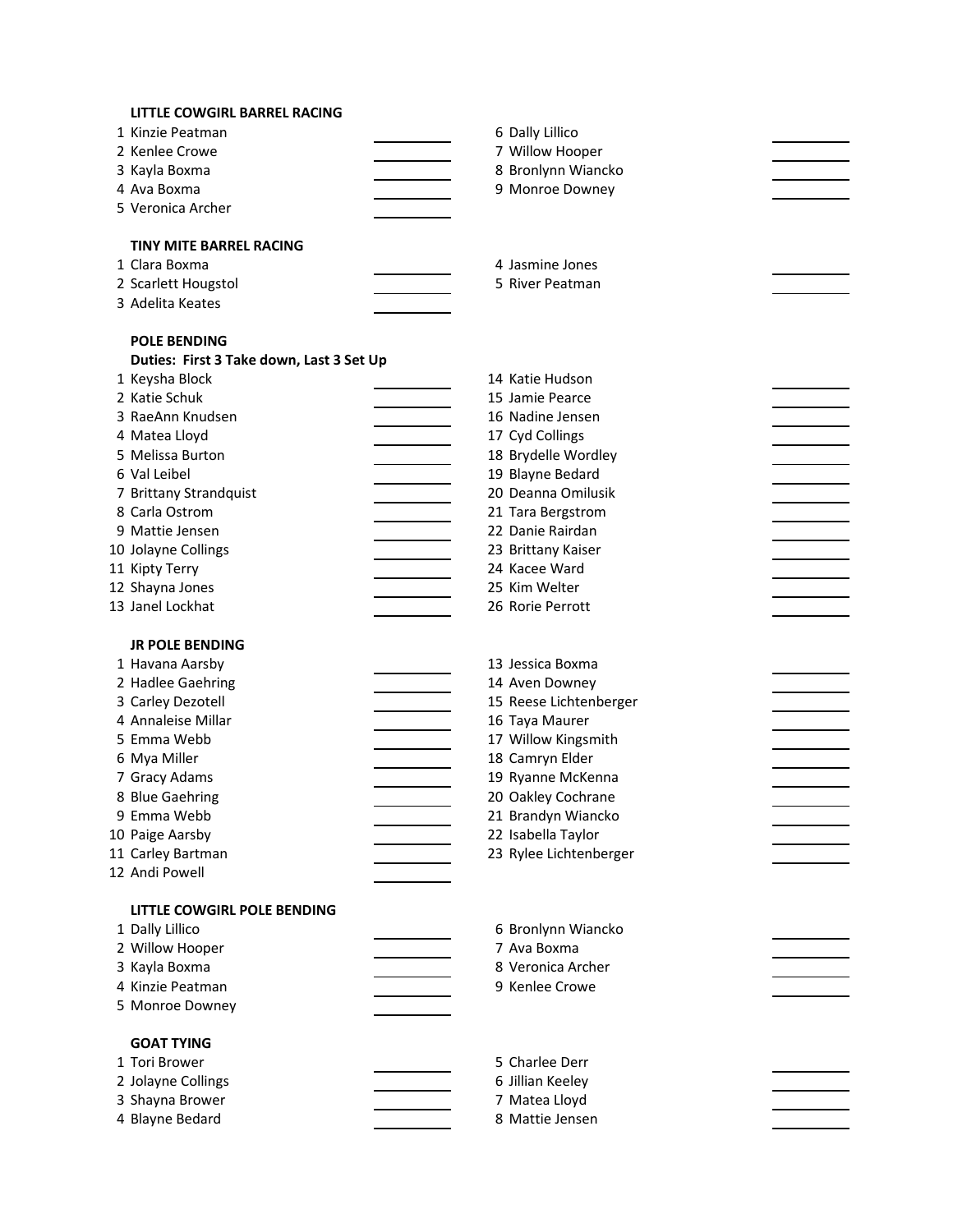## **JR GOAT TYING**

| 1 Brandyn Wiancko                         | 10 Rylee Lichtenberger |  |
|-------------------------------------------|------------------------|--|
| 2 Jessica Boxma                           | 11 Hadlee Gaehring     |  |
| 3 Reese Lichtenberger                     | 12 Emma Webb           |  |
| 4 Mya Miller                              | 13 Camryn Elder        |  |
| 5 Abbey Nelson                            | 14 Gracy Adams         |  |
| 6 Paige Aarsby                            | 15 Willow Kingsmith    |  |
| 7 Havana Aarsby                           | 16 Aven Downey         |  |
| 8 Ryanne McKenna                          | 17 Emma Webb           |  |
| 9 Carley Bartman                          |                        |  |
|                                           |                        |  |
| <b>TINY MITE GOAT TAIL UNTYING</b>        |                        |  |
| 1 Jasmine Jones                           | 4 Scarlett Hougstol    |  |
| 2 Clara Boxma                             | 5 River Peatman        |  |
| 3 Adelita Keates                          |                        |  |
| <b>INTERMISSION</b>                       |                        |  |
|                                           |                        |  |
| <b>TIE DOWN ROPING</b>                    |                        |  |
| 1 Jennifer Schuk                          | 3 Katie Schuk          |  |
| 2 Brittany Schuk                          |                        |  |
| <b>BREAKAWAY ROPING</b>                   |                        |  |
| 1 Cassidy Clark                           | 16 Tanis Cross         |  |
| 2 Brittany Schuk                          | 17 Nadine Jensen       |  |
| 3 Pamela Vancuren                         | 18 Jamie Pearce        |  |
| 4 Brenda Knight                           | 19 Deanna Omilusik     |  |
| 5 Danie Rairdan                           | 20 Jolayne Collings    |  |
| 6 Danita Harrish                          | 21 Quincy Square       |  |
| 7 Brittany Strandquist                    | 22 Priscilla Keates    |  |
| 8 Matea Lloyd                             | 23 Jennifer Schuk      |  |
| 9 Kirsty McCormack                        | 24 Melissa Burton      |  |
| 10 Brittany Kaiser                        | 25 Courtney Helmig     |  |
| 11 Shayna Brower                          | 26 Blayne Bedard       |  |
| 12 Shayna Jones                           | 27 Val Leibel          |  |
| 13 Syphonna Leipart                       | 28 Waci Thomson        |  |
| 14 Jacky Lockhart                         | 29 Dana Cummings       |  |
| 15 Katie Schuk                            |                        |  |
| JR BREAKAWAY ROPING                       |                        |  |
| 1 Hadlee Gaehring                         | 9 Willow Kingsmith     |  |
| 2 Gracy Adams                             | 10 Havana Aarsby       |  |
| 3 Oakley Cochrane                         | 11 Emma Webb           |  |
| 4 Paige Aarsby                            | 12 Rylee Lichtenberger |  |
| 5 Jessica Boxma                           | 13 Andi Powell         |  |
| 6 Ryanne McKenna                          | 14 Blue Gaehring       |  |
| 7 Emma Webb                               | 15 Luxxin Mackay       |  |
| 8 Camryn Elder                            |                        |  |
|                                           |                        |  |
| <b>STEER UNDECORATING</b><br>1 Kim Welter | 4 Danita Harrish       |  |
| 2 Melissa Burton                          | 5 Cassidy Clark        |  |
| 3 Jamie Pearce                            |                        |  |
|                                           |                        |  |